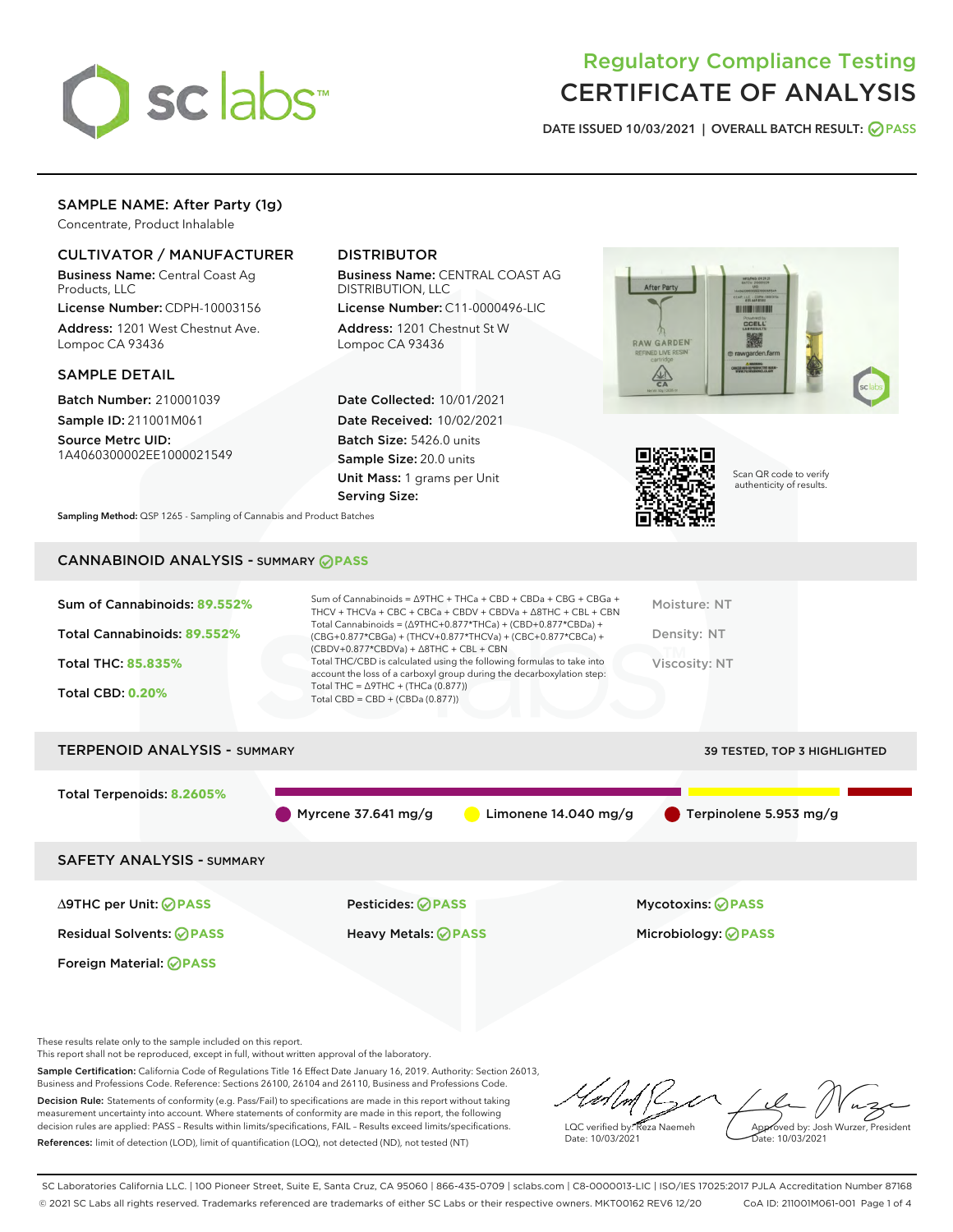



AFTER PARTY (1G) | DATE ISSUED 10/03/2021 | OVERALL BATCH RESULT: O PASS

#### CANNABINOID TEST RESULTS - 10/02/2021 2 PASS

Tested by high-performance liquid chromatography with diode-array detection (HPLC-DAD). **Method:** QSP 1157 - Analysis of Cannabinoids by HPLC-DAD

#### TOTAL CANNABINOIDS: **89.552%**

Total Cannabinoids (Total THC) + (Total CBD) + (Total CBG) + (Total THCV) + (Total CBC) + (Total CBDV) + ∆8THC + CBL + CBN

TOTAL THC: **85.835%** Total THC (∆9THC+0.877\*THCa)

TOTAL CBD: **0.20%**

Total CBD (CBD+0.877\*CBDa)

TOTAL CBG: 2.057% Total CBG (CBG+0.877\*CBGa)

TOTAL THCV: 0.85% Total THCV (THCV+0.877\*THCVa)

TOTAL CBC: ND Total CBC (CBC+0.877\*CBCa)

TOTAL CBDV: ND Total CBDV (CBDV+0.877\*CBDVa)

| <b>COMPOUND</b>            | LOD/LOQ<br>(mg/g) | <b>MEASUREMENT</b><br><b>UNCERTAINTY</b><br>mg/g | <b>RESULT</b><br>(mg/g) | <b>RESULT</b><br>(%) |
|----------------------------|-------------------|--------------------------------------------------|-------------------------|----------------------|
| <b>A9THC</b>               | 0.06 / 0.26       | ±29.527                                          | 858.35                  | 85.835               |
| <b>CBG</b>                 | 0.06/0.19         | ±0.810                                           | 20.57                   | 2.057                |
| <b>THCV</b>                | 0.1 / 0.2         | $\pm 0.42$                                       | 8.5                     | 0.85                 |
| <b>CBN</b>                 | 0.1 / 0.3         | ±0.22                                            | 3.3                     | 0.33                 |
| $\triangle$ 8THC           | 0.1 / 0.4         | ±0.22                                            | 2.8                     | 0.28                 |
| <b>CBD</b>                 | 0.07/0.29         | ±0.093                                           | 2.00                    | 0.200                |
| <b>THCa</b>                | 0.05/0.14         | N/A                                              | <b>ND</b>               | <b>ND</b>            |
| <b>THCVa</b>               | 0.07/0.20         | N/A                                              | <b>ND</b>               | <b>ND</b>            |
| <b>CBDa</b>                | 0.02/0.19         | N/A                                              | <b>ND</b>               | <b>ND</b>            |
| <b>CBDV</b>                | 0.04/0.15         | N/A                                              | <b>ND</b>               | <b>ND</b>            |
| <b>CBDVa</b>               | 0.03/0.53         | N/A                                              | <b>ND</b>               | <b>ND</b>            |
| <b>CBGa</b>                | 0.1/0.2           | N/A                                              | <b>ND</b>               | <b>ND</b>            |
| <b>CBL</b>                 | 0.06 / 0.24       | N/A                                              | <b>ND</b>               | <b>ND</b>            |
| <b>CBC</b>                 | 0.2 / 0.5         | N/A                                              | <b>ND</b>               | <b>ND</b>            |
| <b>CBCa</b>                | 0.07/0.28         | N/A                                              | <b>ND</b>               | <b>ND</b>            |
| <b>SUM OF CANNABINOIDS</b> |                   |                                                  | 895.52 mg/g             | 89.552%              |

#### **UNIT MASS: 1 grams per Unit**

| ∆9THC per Unit                        | 1120 per-package limit     | 858.35 mg/unit<br><b>PASS</b> |
|---------------------------------------|----------------------------|-------------------------------|
| <b>Total THC per Unit</b>             |                            | 858.35 mg/unit                |
| <b>CBD per Unit</b>                   |                            | $2.00$ mg/unit                |
| <b>Total CBD per Unit</b>             |                            | $2.00$ mg/unit                |
| Sum of Cannabinoids<br>per Unit       |                            | 895.52 mg/unit                |
| <b>Total Cannabinoids</b><br>per Unit |                            | 895.52 mg/unit                |
| <b>MOISTURE TEST RESULT</b>           | <b>DENSITY TEST RESULT</b> | <b>VISCOSITY TEST RESULT</b>  |

Not Tested

Not Tested

Not Tested

#### TERPENOID TEST RESULTS - 10/03/2021

Terpene analysis utilizing gas chromatography-flame ionization detection (GC-FID). **Method:** QSP 1192 - Analysis of Terpenoids by GC-FID

| <b>COMPOUND</b>         | LOD/LOQ<br>(mg/g) | <b>MEASUREMENT</b><br><b>UNCERTAINTY</b><br>mg/g | <b>RESULT</b><br>(mg/g) | <b>RESULT</b><br>$(\%)$ |
|-------------------------|-------------------|--------------------------------------------------|-------------------------|-------------------------|
| <b>Myrcene</b>          | 0.008 / 0.025     | ±0.4856                                          | 37.641                  | 3.7641                  |
| Limonene                | 0.005 / 0.016     | ±0.2008                                          | 14.040                  | 1.4040                  |
| Terpinolene             | 0.008 / 0.026     | ±0.1220                                          | 5.953                   | 0.5953                  |
| Ocimene                 | 0.011 / 0.038     | ±0.1654                                          | 5.154                   | 0.5154                  |
| $\alpha$ Pinene         | 0.005 / 0.017     | ±0.0424                                          | 4.935                   | 0.4935                  |
| $\beta$ Caryophyllene   | 0.004 / 0.012     | ±0.1594                                          | 4.478                   | 0.4478                  |
| $\beta$ Pinene          | 0.004 / 0.014     | ±0.0352                                          | 3.065                   | 0.3065                  |
| Linalool                | 0.009 / 0.032     | ±0.1051                                          | 2.766                   | 0.2766                  |
| $\alpha$ Humulene       | 0.009/0.029       | ±0.0324                                          | 1.009                   | 0.1009                  |
| Fenchol                 | 0.010 / 0.034     | ±0.0314                                          | 0.812                   | 0.0812                  |
| <b>Terpineol</b>        | 0.016 / 0.055     | ±0.0349                                          | 0.569                   | 0.0569                  |
| trans-β-Farnesene       | 0.008 / 0.025     | ±0.0104                                          | 0.293                   | 0.0293                  |
| Camphene                | 0.005 / 0.015     | ±0.0032                                          | 0.278                   | 0.0278                  |
| Valencene               | 0.009 / 0.030     | ±0.0185                                          | 0.268                   | 0.0268                  |
| <b>Borneol</b>          | 0.005 / 0.016     | ±0.0071                                          | 0.168                   | 0.0168                  |
| $\alpha$ Phellandrene   | 0.006 / 0.020     | ±0.0022                                          | 0.164                   | 0.0164                  |
| $\alpha$ Terpinene      | 0.005 / 0.017     | ±0.0022                                          | 0.149                   | 0.0149                  |
| $\gamma$ Terpinene      | 0.006 / 0.018     | ±0.0025                                          | 0.142                   | 0.0142                  |
| 3 Carene                | 0.005 / 0.018     | ±0.0017                                          | 0.123                   | 0.0123                  |
| Fenchone                | 0.009 / 0.028     | ±0.0026                                          | 0.089                   | 0.0089                  |
| $\alpha$ Bisabolol      | 0.008 / 0.026     | ±0.0044                                          | 0.082                   | 0.0082                  |
| Caryophyllene<br>Oxide  | 0.010 / 0.033     | ±0.0037                                          | 0.081                   | 0.0081                  |
| <b>Nerolidol</b>        | 0.009 / 0.028     | ±0.0033                                          | 0.053                   | 0.0053                  |
| Citronellol             | 0.003 / 0.010     | ±0.0025                                          | 0.051                   | 0.0051                  |
| Guaiol                  | 0.009 / 0.030     | ±0.0023                                          | 0.049                   | 0.0049                  |
| p-Cymene                | 0.005 / 0.016     | ±0.0012                                          | 0.045                   | 0.0045                  |
| <b>Geranyl Acetate</b>  | 0.004 / 0.014     | ±0.0018                                          | 0.043                   | 0.0043                  |
| Geraniol                | 0.002 / 0.007     | ±0.0014                                          | 0.031                   | 0.0031                  |
| Sabinene Hydrate        | 0.006 / 0.022     | ±0.0012                                          | 0.030                   | 0.0030                  |
| Eucalyptol              | 0.006 / 0.018     | ±0.0007                                          | 0.029                   | 0.0029                  |
| Nerol                   | 0.003 / 0.011     | ±0.0007                                          | 0.015                   | 0.0015                  |
| Sabinene                | 0.004 / 0.014     | N/A                                              | <b>ND</b>               | <b>ND</b>               |
| (-)-Isopulegol          | 0.005 / 0.016     | N/A                                              | <b>ND</b>               | <b>ND</b>               |
| Camphor                 | 0.006 / 0.019     | N/A                                              | ND                      | ND                      |
| Isoborneol              | 0.004 / 0.012     | N/A                                              | ND                      | ND                      |
| Menthol                 | 0.008 / 0.025     | N/A                                              | <b>ND</b>               | <b>ND</b>               |
| R-(+)-Pulegone          | 0.003 / 0.011     | N/A                                              | ND                      | ND                      |
| $\alpha$ Cedrene        | 0.005 / 0.016     | N/A                                              | ND                      | <b>ND</b>               |
| Cedrol                  | 0.008 / 0.027     | N/A                                              | ND                      | <b>ND</b>               |
| <b>TOTAL TERPENOIDS</b> |                   |                                                  | 82.605 mg/g             | 8.2605%                 |

SC Laboratories California LLC. | 100 Pioneer Street, Suite E, Santa Cruz, CA 95060 | 866-435-0709 | sclabs.com | C8-0000013-LIC | ISO/IES 17025:2017 PJLA Accreditation Number 87168 © 2021 SC Labs all rights reserved. Trademarks referenced are trademarks of either SC Labs or their respective owners. MKT00162 REV6 12/20 CoA ID: 211001M061-001 Page 2 of 4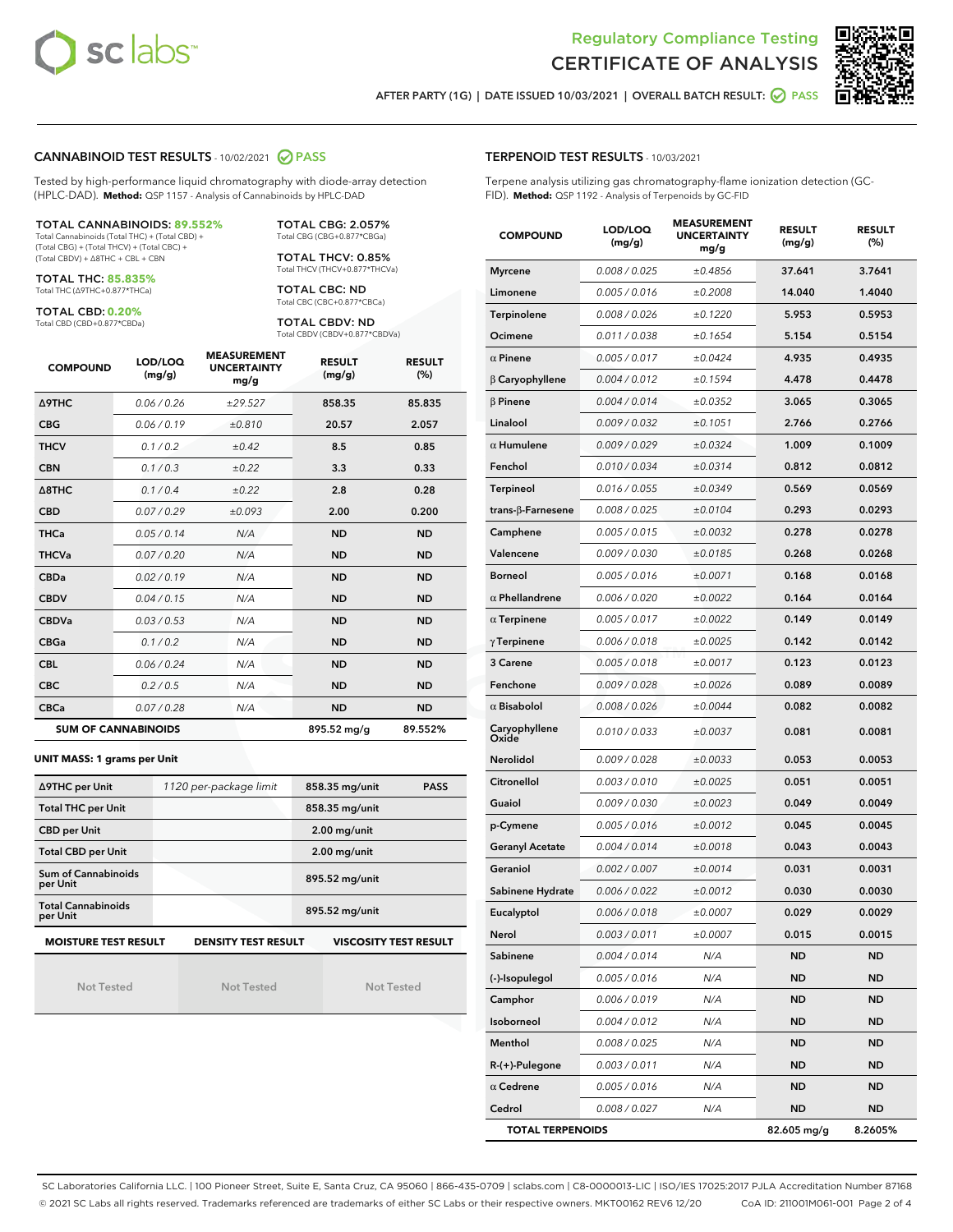



AFTER PARTY (1G) | DATE ISSUED 10/03/2021 | OVERALL BATCH RESULT:  $\bigcirc$  PASS

## CATEGORY 1 PESTICIDE TEST RESULTS - 10/02/2021 2 PASS

Pesticide and plant growth regulator analysis utilizing high-performance liquid chromatography-mass spectrometry (HPLC-MS) or gas chromatography-mass spectrometry (GC-MS). \*GC-MS utilized where indicated. **Method:** QSP 1212 - Analysis of Pesticides and Mycotoxins by LC-MS or QSP 1213 - Analysis of Pesticides by GC-MS

| <b>COMPOUND</b>             | LOD/LOQ<br>$(\mu g/g)$ | <b>ACTION</b><br><b>LIMIT</b><br>$(\mu g/g)$ | <b>MEASUREMENT</b><br><b>UNCERTAINTY</b><br>$\mu$ g/g | <b>RESULT</b><br>$(\mu g/g)$ | <b>RESULT</b> |
|-----------------------------|------------------------|----------------------------------------------|-------------------------------------------------------|------------------------------|---------------|
| Aldicarb                    | 0.03/0.08              | $>$ LOD                                      | N/A                                                   | <b>ND</b>                    | <b>PASS</b>   |
| Carbofuran                  | 0.02 / 0.05            | $\ge$ LOD                                    | N/A                                                   | <b>ND</b>                    | <b>PASS</b>   |
| Chlordane*                  | 0.03/0.08              | $>$ LOD                                      | N/A                                                   | <b>ND</b>                    | <b>PASS</b>   |
| Chlorfenapyr*               | 0.03/0.10              | $\ge$ LOD                                    | N/A                                                   | <b>ND</b>                    | <b>PASS</b>   |
| Chlorpyrifos                | 0.02 / 0.06            | $\ge$ LOD                                    | N/A                                                   | <b>ND</b>                    | <b>PASS</b>   |
| Coumaphos                   | 0.02 / 0.07            | $\ge$ LOD                                    | N/A                                                   | <b>ND</b>                    | <b>PASS</b>   |
| Daminozide                  | 0.02 / 0.07            | $\ge$ LOD                                    | N/A                                                   | <b>ND</b>                    | <b>PASS</b>   |
| <b>DDVP</b><br>(Dichlorvos) | 0.03/0.09              | $\ge$ LOD                                    | N/A                                                   | <b>ND</b>                    | <b>PASS</b>   |
| <b>Dimethoate</b>           | 0.03/0.08              | $\ge$ LOD                                    | N/A                                                   | <b>ND</b>                    | <b>PASS</b>   |
| Ethoprop(hos)               | 0.03/0.10              | $\ge$ LOD                                    | N/A                                                   | <b>ND</b>                    | <b>PASS</b>   |
| Etofenprox                  | 0.02 / 0.06            | $\ge$ LOD                                    | N/A                                                   | <b>ND</b>                    | <b>PASS</b>   |
| Fenoxycarb                  | 0.03/0.08              | $\ge$ LOD                                    | N/A                                                   | <b>ND</b>                    | <b>PASS</b>   |
| Fipronil                    | 0.03/0.08              | $>$ LOD                                      | N/A                                                   | <b>ND</b>                    | <b>PASS</b>   |
| Imazalil                    | 0.02 / 0.06            | $>$ LOD                                      | N/A                                                   | <b>ND</b>                    | <b>PASS</b>   |
| Methiocarb                  | 0.02 / 0.07            | $\ge$ LOD                                    | N/A                                                   | <b>ND</b>                    | <b>PASS</b>   |
| Methyl<br>parathion         | 0.03/0.10              | $\ge$ LOD                                    | N/A                                                   | <b>ND</b>                    | <b>PASS</b>   |
| <b>Mevinphos</b>            | 0.03/0.09              | $\ge$ LOD                                    | N/A                                                   | <b>ND</b>                    | <b>PASS</b>   |
| Paclobutrazol               | 0.02 / 0.05            | $>$ LOD                                      | N/A                                                   | <b>ND</b>                    | <b>PASS</b>   |
| Propoxur                    | 0.03/0.09              | $\ge$ LOD                                    | N/A                                                   | <b>ND</b>                    | <b>PASS</b>   |
| Spiroxamine                 | 0.03/0.08              | $\ge$ LOD                                    | N/A                                                   | <b>ND</b>                    | <b>PASS</b>   |
| Thiacloprid                 | 0.03/0.10              | $\ge$ LOD                                    | N/A                                                   | <b>ND</b>                    | <b>PASS</b>   |
|                             |                        |                                              |                                                       |                              |               |

### CATEGORY 2 PESTICIDE TEST RESULTS - 10/02/2021 @ PASS

| <b>COMPOUND</b>          | LOD/LOQ<br>$(\mu g/g)$ | <b>ACTION</b><br><b>LIMIT</b><br>$(\mu g/g)$ | <b>MEASUREMENT</b><br><b>UNCERTAINTY</b><br>$\mu$ g/g | <b>RESULT</b><br>$(\mu g/g)$ | <b>RESULT</b> |
|--------------------------|------------------------|----------------------------------------------|-------------------------------------------------------|------------------------------|---------------|
| Abamectin                | 0.03/0.10              | 0.1                                          | N/A                                                   | <b>ND</b>                    | <b>PASS</b>   |
| Acephate                 | 0.02/0.07              | 0.1                                          | N/A                                                   | <b>ND</b>                    | <b>PASS</b>   |
| Acequinocyl              | 0.02/0.07              | 0.1                                          | N/A                                                   | <b>ND</b>                    | <b>PASS</b>   |
| Acetamiprid              | 0.02/0.05              | 0.1                                          | N/A                                                   | <b>ND</b>                    | <b>PASS</b>   |
| Azoxystrobin             | 0 02 / 0 07            | 0.1                                          | N/A                                                   | <b>ND</b>                    | <b>PASS</b>   |
| <b>Bifenazate</b>        | 0.01/0.04              | 0.1                                          | N/A                                                   | <b>ND</b>                    | <b>PASS</b>   |
| <b>Bifenthrin</b>        | 0.02 / 0.05            | 3                                            | N/A                                                   | <b>ND</b>                    | <b>PASS</b>   |
| <b>Boscalid</b>          | 0.03/0.09              | 0.1                                          | N/A                                                   | <b>ND</b>                    | <b>PASS</b>   |
| Captan                   | 0.19/0.57              | 0.7                                          | N/A                                                   | <b>ND</b>                    | <b>PASS</b>   |
| Carbaryl                 | 0.02/0.06              | 0.5                                          | N/A                                                   | <b>ND</b>                    | <b>PASS</b>   |
| Chlorantranilip-<br>role | 0.04/0.12              | 10                                           | N/A                                                   | <b>ND</b>                    | <b>PASS</b>   |
| Clofentezine             | 0.03/0.09              | 0.1                                          | N/A                                                   | <b>ND</b>                    | <b>PASS</b>   |

## CATEGORY 2 PESTICIDE TEST RESULTS - 10/02/2021 continued

| <b>COMPOUND</b>               | LOD/LOQ<br>(µg/g) | <b>ACTION</b><br>LIMIT<br>$(\mu g/g)$ | <b>MEASUREMENT</b><br><b>UNCERTAINTY</b><br>µg/g | <b>RESULT</b><br>(µg/g) | <b>RESULT</b> |
|-------------------------------|-------------------|---------------------------------------|--------------------------------------------------|-------------------------|---------------|
| Cyfluthrin                    | 0.12 / 0.38       | $\overline{c}$                        | N/A                                              | ND                      | <b>PASS</b>   |
| Cypermethrin                  | 0.11 / 0.32       | $\mathcal{I}$                         | N/A                                              | ND                      | <b>PASS</b>   |
| Diazinon                      | 0.02 / 0.05       | 0.1                                   | N/A                                              | ND                      | <b>PASS</b>   |
| Dimethomorph                  | 0.03 / 0.09       | $\overline{c}$                        | N/A                                              | <b>ND</b>               | <b>PASS</b>   |
| Etoxazole                     | 0.02 / 0.06       | 0.1                                   | N/A                                              | ND                      | <b>PASS</b>   |
| Fenhexamid                    | 0.03 / 0.09       | 0.1                                   | N/A                                              | ND                      | <b>PASS</b>   |
| Fenpyroximate                 | 0.02 / 0.06       | 0.1                                   | N/A                                              | <b>ND</b>               | <b>PASS</b>   |
| Flonicamid                    | 0.03 / 0.10       | 0.1                                   | N/A                                              | ND                      | <b>PASS</b>   |
| Fludioxonil                   | 0.03 / 0.10       | 0.1                                   | N/A                                              | <b>ND</b>               | <b>PASS</b>   |
| Hexythiazox                   | 0.02 / 0.07       | 0.1                                   | N/A                                              | ND                      | <b>PASS</b>   |
| Imidacloprid                  | 0.04 / 0.11       | 5                                     | N/A                                              | ND                      | <b>PASS</b>   |
| Kresoxim-methyl               | 0.02 / 0.07       | 0.1                                   | N/A                                              | ND                      | <b>PASS</b>   |
| <b>Malathion</b>              | 0.03 / 0.09       | 0.5                                   | N/A                                              | <b>ND</b>               | <b>PASS</b>   |
| Metalaxyl                     | 0.02 / 0.07       | $\overline{c}$                        | N/A                                              | <b>ND</b>               | <b>PASS</b>   |
| Methomyl                      | 0.03 / 0.10       | 1                                     | N/A                                              | <b>ND</b>               | <b>PASS</b>   |
| Myclobutanil                  | 0.03 / 0.09       | 0.1                                   | N/A                                              | <b>ND</b>               | <b>PASS</b>   |
| Naled                         | 0.02 / 0.07       | 0.1                                   | N/A                                              | ND                      | <b>PASS</b>   |
| Oxamyl                        | 0.04 / 0.11       | 0.5                                   | N/A                                              | ND                      | <b>PASS</b>   |
| Pentachloronitro-<br>benzene* | 0.03 / 0.09       | 0.1                                   | N/A                                              | ND                      | <b>PASS</b>   |
| Permethrin                    | 0.04/0.12         | 0.5                                   | N/A                                              | <b>ND</b>               | <b>PASS</b>   |
| Phosmet                       | 0.03 / 0.10       | 0.1                                   | N/A                                              | ND                      | <b>PASS</b>   |
| Piperonylbu-<br>toxide        | 0.02 / 0.07       | 3                                     | N/A                                              | <b>ND</b>               | <b>PASS</b>   |
| Prallethrin                   | 0.03 / 0.08       | 0.1                                   | N/A                                              | <b>ND</b>               | <b>PASS</b>   |
| Propiconazole                 | 0.02 / 0.07       | 0.1                                   | N/A                                              | ND                      | <b>PASS</b>   |
| Pyrethrins                    | 0.04 / 0.12       | 0.5                                   | N/A                                              | ND                      | <b>PASS</b>   |
| Pyridaben                     | 0.02 / 0.07       | 0.1                                   | N/A                                              | <b>ND</b>               | <b>PASS</b>   |
| Spinetoram                    | 0.02 / 0.07       | 0.1                                   | N/A                                              | ND                      | <b>PASS</b>   |
| Spinosad                      | 0.02 / 0.07       | 0.1                                   | N/A                                              | ND                      | <b>PASS</b>   |
| Spiromesifen                  | 0.02 / 0.05       | 0.1                                   | N/A                                              | <b>ND</b>               | <b>PASS</b>   |
| Spirotetramat                 | 0.02 / 0.06       | 0.1                                   | N/A                                              | ND                      | <b>PASS</b>   |
| Tebuconazole                  | 0.02 / 0.07       | 0.1                                   | N/A                                              | ND                      | <b>PASS</b>   |
| Thiamethoxam                  | 0.03 / 0.10       | 5                                     | N/A                                              | <b>ND</b>               | <b>PASS</b>   |
| Trifloxystrobin               | 0.03 / 0.08       | 0.1                                   | N/A                                              | <b>ND</b>               | <b>PASS</b>   |

SC Laboratories California LLC. | 100 Pioneer Street, Suite E, Santa Cruz, CA 95060 | 866-435-0709 | sclabs.com | C8-0000013-LIC | ISO/IES 17025:2017 PJLA Accreditation Number 87168 © 2021 SC Labs all rights reserved. Trademarks referenced are trademarks of either SC Labs or their respective owners. MKT00162 REV6 12/20 CoA ID: 211001M061-001 Page 3 of 4